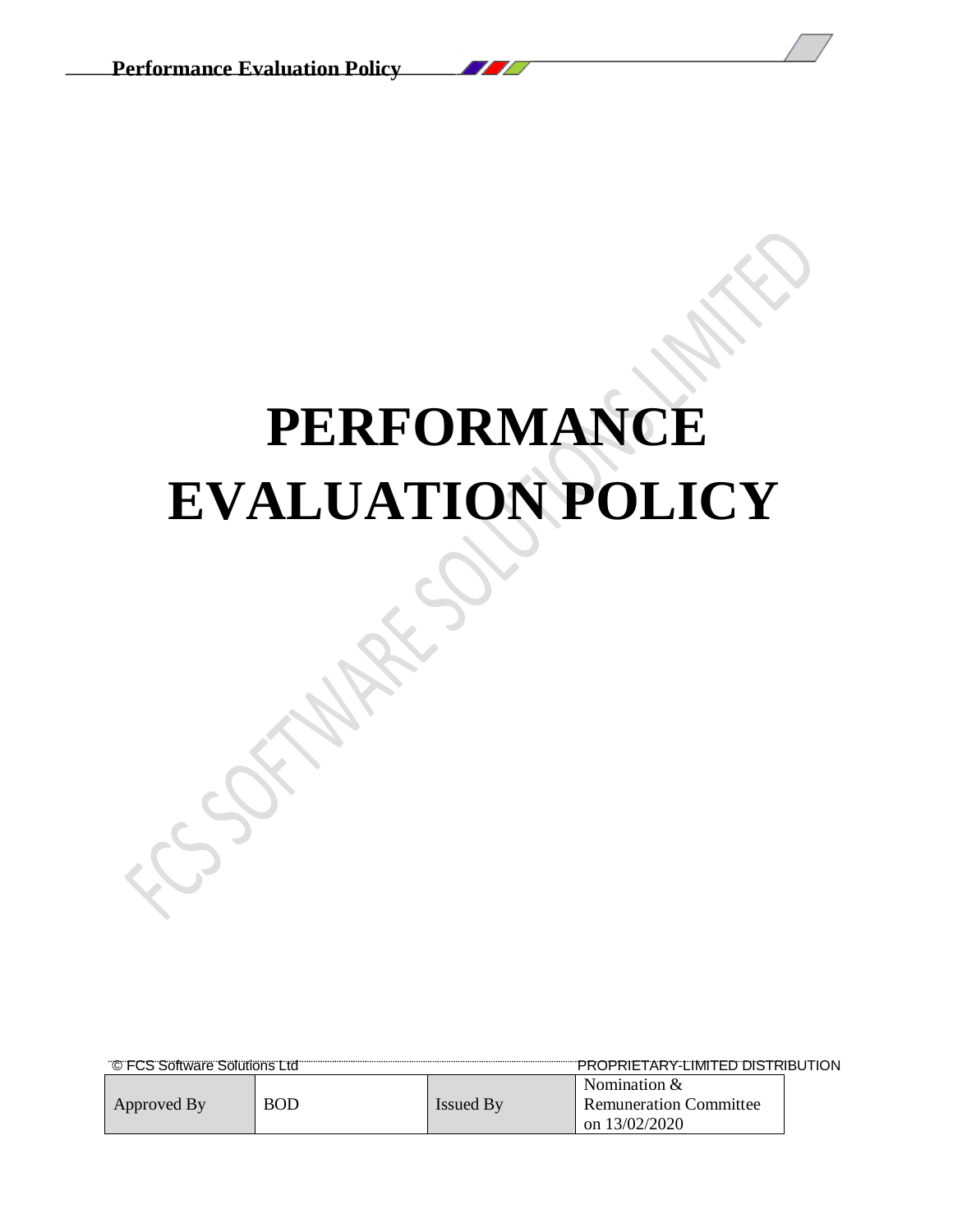### **INTRODUCTION**

The Board of directors on the recommendation of the Nomination and Remuneration Committee approved the Performance Evaluation Policy in its Board meeting held on 13/02/2020.

**AND** 

In an endeavor to safeguard the interest of the Company and as prescribed under section 178 of the Companies Act, 2013 ('Act') based on the recommendation of the Nomination and Remuneration Committee, the Board of Directors ("the Board") of FCS Software Solutions Limited ("the Company" or "FCS") has formulated a policy setting out the criteria for the performance of directors including the performance of the Board as a whole. Based on the performance evaluation to be carried out by the Board, remuneration of directors, key managerial personnel and employees shall be determined. Such an evaluation procedure will provide a fine system of checks and balances on the performance of the directors.

As one of the most important functions of the Board of Directors is to oversee the functioning of Company's top management, this Board Performance Evaluation process aims to ensure that individual directors ("Directors") and the Board of Directors of the Company ("Board") as a whole work efficiently and effectively in achieving Company's objectives. This policy aims at establishing a procedure for the Board to conduct periodic evaluation of its own performance and of its committees and individual directors. Hence it is important that every individual Board Member effectively contributes in the Board deliberations.

**EFFECTIVENESS OF THE BOARD**

The overall effectiveness of the Board shall be measured on the basis of the ratings obtained by each Director and accordingly the Board shall decide the Appointments, Re-appointments and Removal of the non-performing Directors of the Company.

#### **RESPONSIBILITY OF THE BOARD/INDEPENDENT DIRECTOR**

It shall be the duty of the Company to organize the evaluation process and accordingly conclude the steps required to be taken. The evaluation process will be used constructively as a system to improve the directors' and committees' effectiveness, to maximize their strength and to tackle their shortcomings.

| C FCS Software Solutions Ltd |     |                  | "PROPRIETARY-LIMITED DISTRIBUTION |  |
|------------------------------|-----|------------------|-----------------------------------|--|
|                              |     |                  | Nomination $\&$                   |  |
| Approved By                  | BOD | <b>Issued By</b> | <b>Remuneration Committee</b>     |  |
|                              |     |                  | on $13/02/2020$                   |  |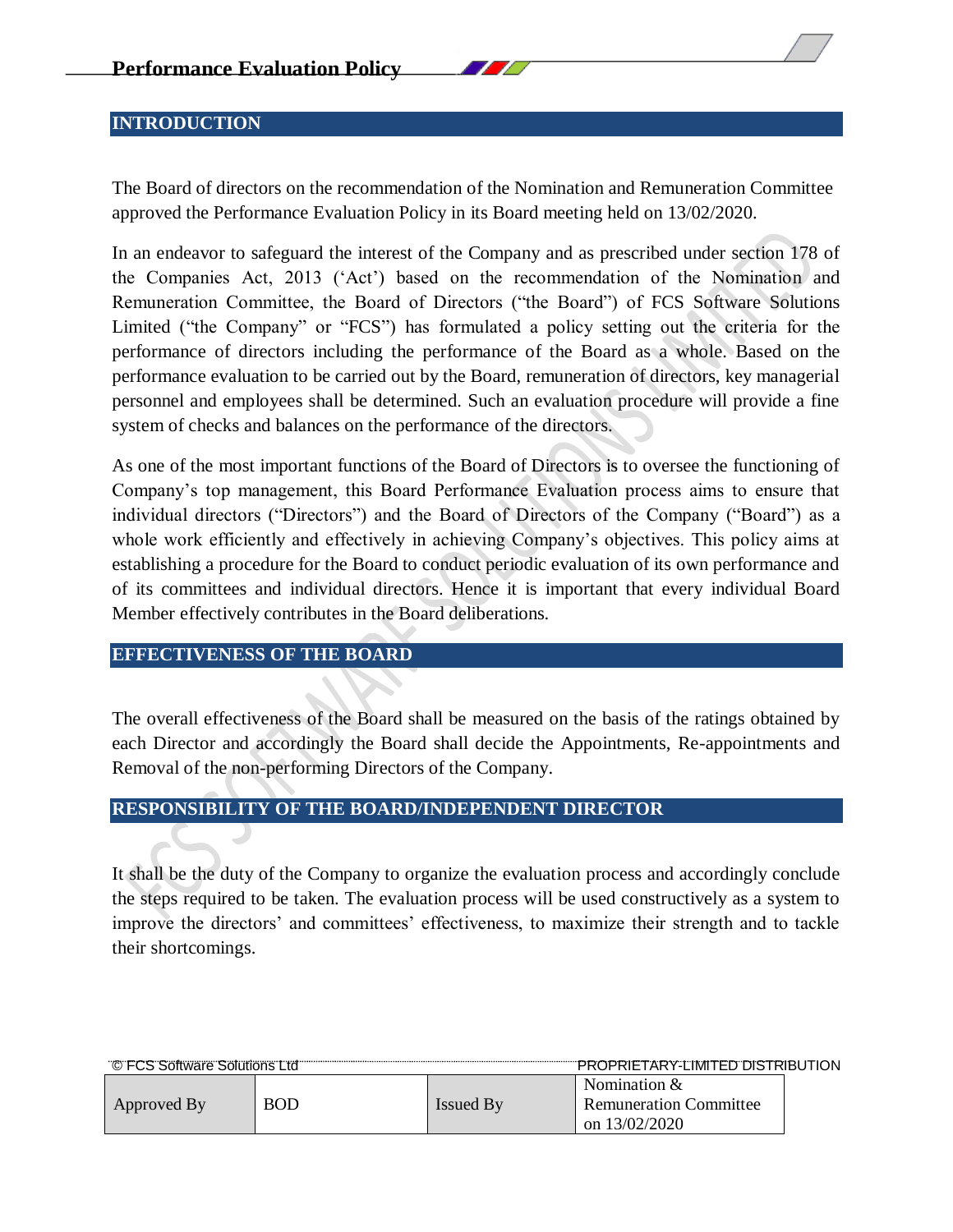**The Board of Directors shall undertake the following activities on an annual basis:** 

1. Review the various strategies of the Company and accordingly set the performance objectives for directors, consistent with the varying nature and requirements of Company's business.

2. The Board as a whole shall discuss and analyze its own performance during the year together with suggestions for improvement thereon, pursuant to the performance objectives.

In conformity with the requirement of the Act, the performance evaluation of all the independent directors shall be done by the entire Board of Directors, excluding the director being evaluated.

Independent Directors are required to evaluate the performance of non - independent directors and Board as a whole. The independent directors of the Company shall hold at least one meeting in a year to exercise the functions as mentioned in Act and its applicable Schedules.

#### **EVALUATION FACTORS**

The Board of Directors shall take into consideration the following parameters for the purpose of evaluating the performance of a particular director:

In respect of each of the evaluation parameters, various descriptors have been provided to assist with the evaluation process in respect of performance of Board itself, and of its committees and individual directors, as such evaluation factors may vary in accordance with their respective functions and duties. The evaluation scale is a simple five point scale i.e. Very Good (1), Good (2), Average (3), Satisfactory (4) and Non- Satisfactory (5)

Appraisal of each Director of the Company by the other Directors shall be based on the criteria as mentioned herein below.

| C FCS Software Solutions Ltd <b>Communications Control and Control Solutions</b> Ltd <b>Control and Control and Control Solutions</b> |            |                  | "PROPRIETARY-LIMITED DISTRIBUTION |  |
|---------------------------------------------------------------------------------------------------------------------------------------|------------|------------------|-----------------------------------|--|
|                                                                                                                                       |            |                  | Nomination $\&$                   |  |
| Approved By                                                                                                                           | <b>BOD</b> | <b>Issued By</b> | <b>Remuneration Committee</b>     |  |
|                                                                                                                                       |            |                  | on $13/02/2020$                   |  |

#### **RATING SCALE**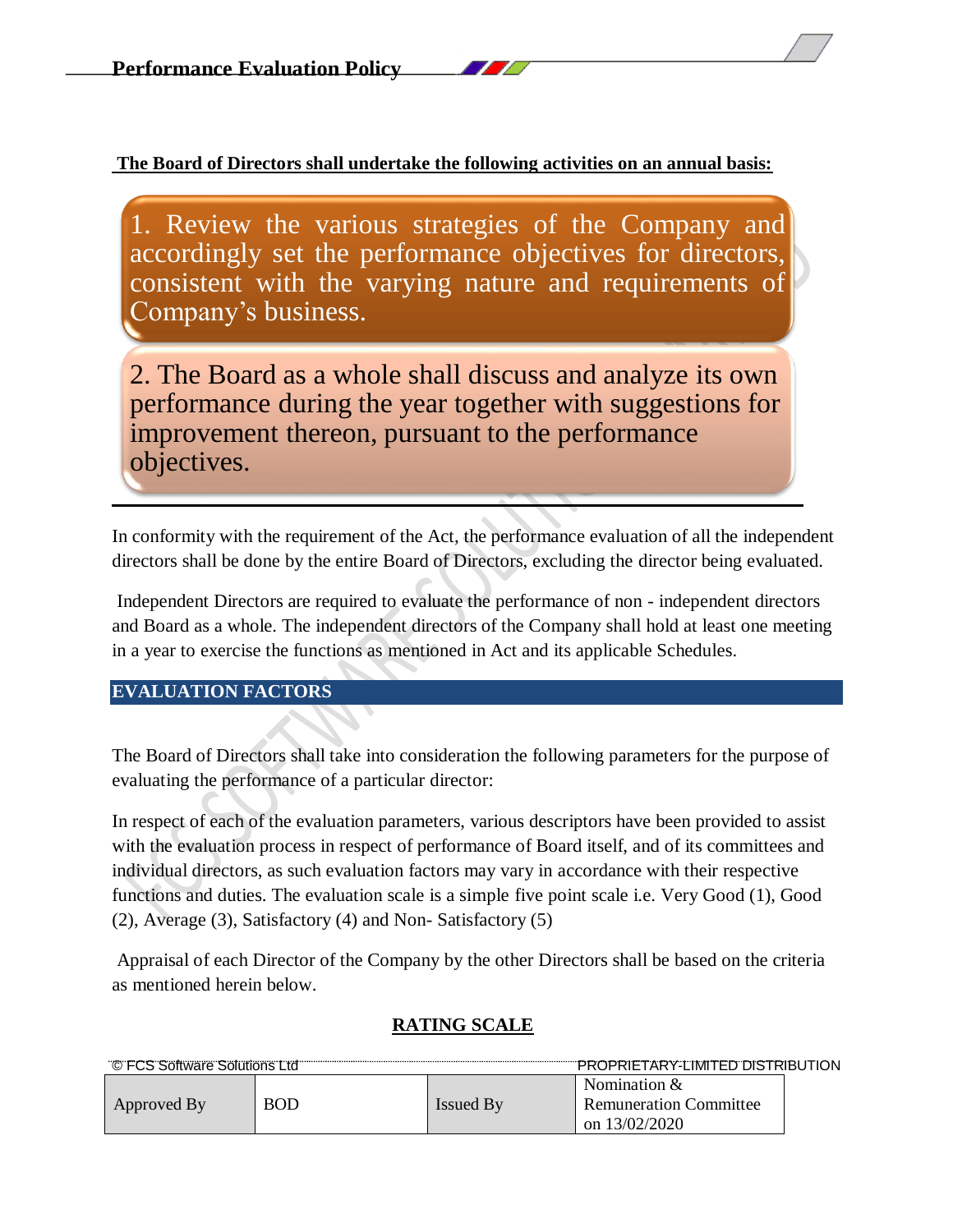**Performance Evaluation Policy** 

| <b>SCALE</b> | PERFORMANCE      |
|--------------|------------------|
|              | Very Good        |
|              | Good             |
|              | Average          |
|              | Satisfactory     |
|              | Non-Satisfactory |

**AND** 

The Company has chosen to adopt the following Board Performance Evaluation Process:

# **INDEPENDENT DIRECTORS**

Some of the specific issues and questions that should be considered in a performance evaluation of Independent Director, in which the concerned director being evaluated shall not be included, are set out below:

*Name of Director being assessed:* 

| <b>S. No.</b> | <b>Assessment Criteria</b>                                | <b>Rating</b> | <b>Remarks/</b> |
|---------------|-----------------------------------------------------------|---------------|-----------------|
|               |                                                           |               | <b>Comments</b> |
| 1.            | Attendance and participations in Board and Committee      |               |                 |
|               | meeting actively and consistently                         |               |                 |
| 2.            | Raising of concerns to the Board                          |               |                 |
| 3.            | Safeguard of confidential information                     |               |                 |
| 4.            | Rendering independent, unbiased opinion and resolution of |               |                 |
|               | issues at meetings                                        |               |                 |
| 5.            | Initiative in terms of new ideas and planning for the     |               |                 |
|               | Company                                                   |               |                 |
| 6.            | Safeguarding interest of whistle-blowers under vigil      |               |                 |
|               | mechanism                                                 |               |                 |
|               |                                                           |               |                 |
| 7.            | Timely inputs on the minutes of the meetings of the Board |               |                 |
|               | and Committee's, if any                                   |               |                 |
| 8.            | Independence from the entity and other directors          |               |                 |
| 9.            | Exercises his/her own judgment and voices opinion freely  |               |                 |

| <b>PROPRIETARY-LIMITED DISTRIBUTION</b> |            |                  |                               |  |
|-----------------------------------------|------------|------------------|-------------------------------|--|
|                                         |            |                  | Nomination $&$                |  |
| Approved By                             | <b>BOD</b> | <b>Issued By</b> | <b>Remuneration Committee</b> |  |
|                                         |            |                  | on $13/02/2020$               |  |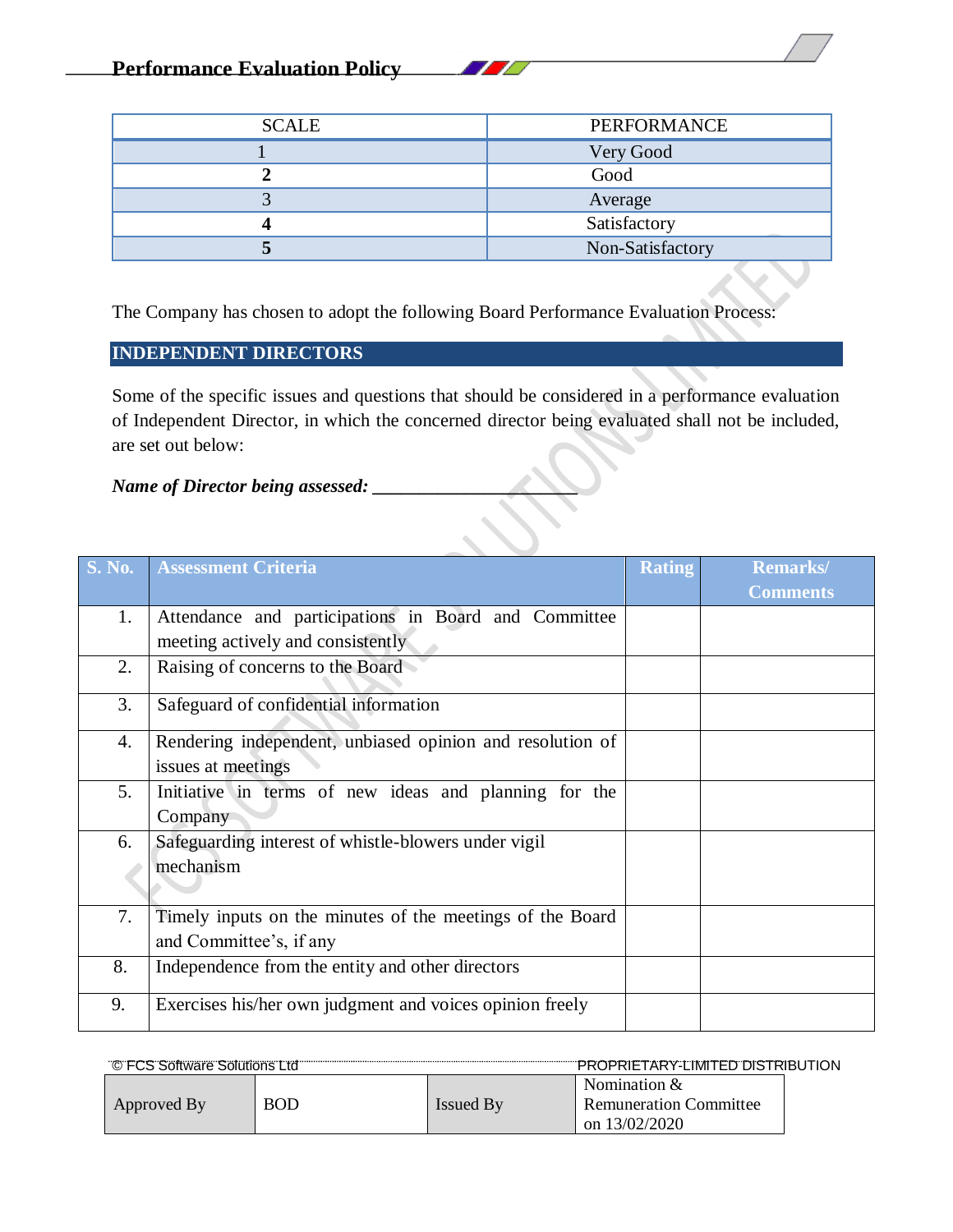# **NON – INDEPENDENT DIRECTORS / EXECUTIVE DIRECTORS**

Some of the specific issues and questions that should be considered in a performance evaluation of Chairperson/Non-Independent Director / Executive Director by Independent Directors, in which the concerned director being evaluated shall not be included, are set out below:

<u>FINIS</u>

#### *Name of Director being assessed:\_\_\_\_\_\_\_\_\_\_\_\_\_\_\_\_\_\_\_\_\_\_*

| <b>S. No.</b> | <b>Assessment Criteria</b>                                | <b>Rating</b> | <b>Remarks</b> / |
|---------------|-----------------------------------------------------------|---------------|------------------|
|               |                                                           |               | <b>Comments</b>  |
| 1.            | Leadership initiative                                     |               |                  |
| 2.            | Initiative in terms of new ideas and planning for the     |               |                  |
|               | Company                                                   |               |                  |
| 3.            | Professional skills, problem solving, and decision-making |               |                  |
| 4.            | Compliance with policies of the Company, ethics, code of  |               |                  |
|               | conduct, etc.                                             |               |                  |
| 5.            | Reporting of frauds, violation etc.                       |               |                  |
| 6.            | Safeguarding of interest of whistle blowers under vigil   |               |                  |
|               | mechanism                                                 |               |                  |
| 7.            | Timely inputs on the minutes of the meetings of the Board |               |                  |
|               | and Committee, if any                                     |               |                  |
| 8.            | Independence from the entity and other directors          |               |                  |
| 9.            | Exercises his/her own judgment and voices opinion freely  |               |                  |

#### **BOARD OF DIRECTORS**

Some of the specific issues and questions that should be considered in a performance evaluation of the entire Board by Independent Directors are set out below:

| <b>S. No. Assessment Criteria</b>                              | <b>Rating</b> | Remarks/<br><b>Comments</b> |
|----------------------------------------------------------------|---------------|-----------------------------|
| The Board of Directors of the company is effective in decision |               |                             |

| "PROPRIETARY-LIMITED DISTRIBUTION |     |                  |                                                                  |  |
|-----------------------------------|-----|------------------|------------------------------------------------------------------|--|
| Approved By                       | ROD | <b>Issued By</b> | Nomination $&$<br><b>Remuneration Committee</b><br>on 13/02/2020 |  |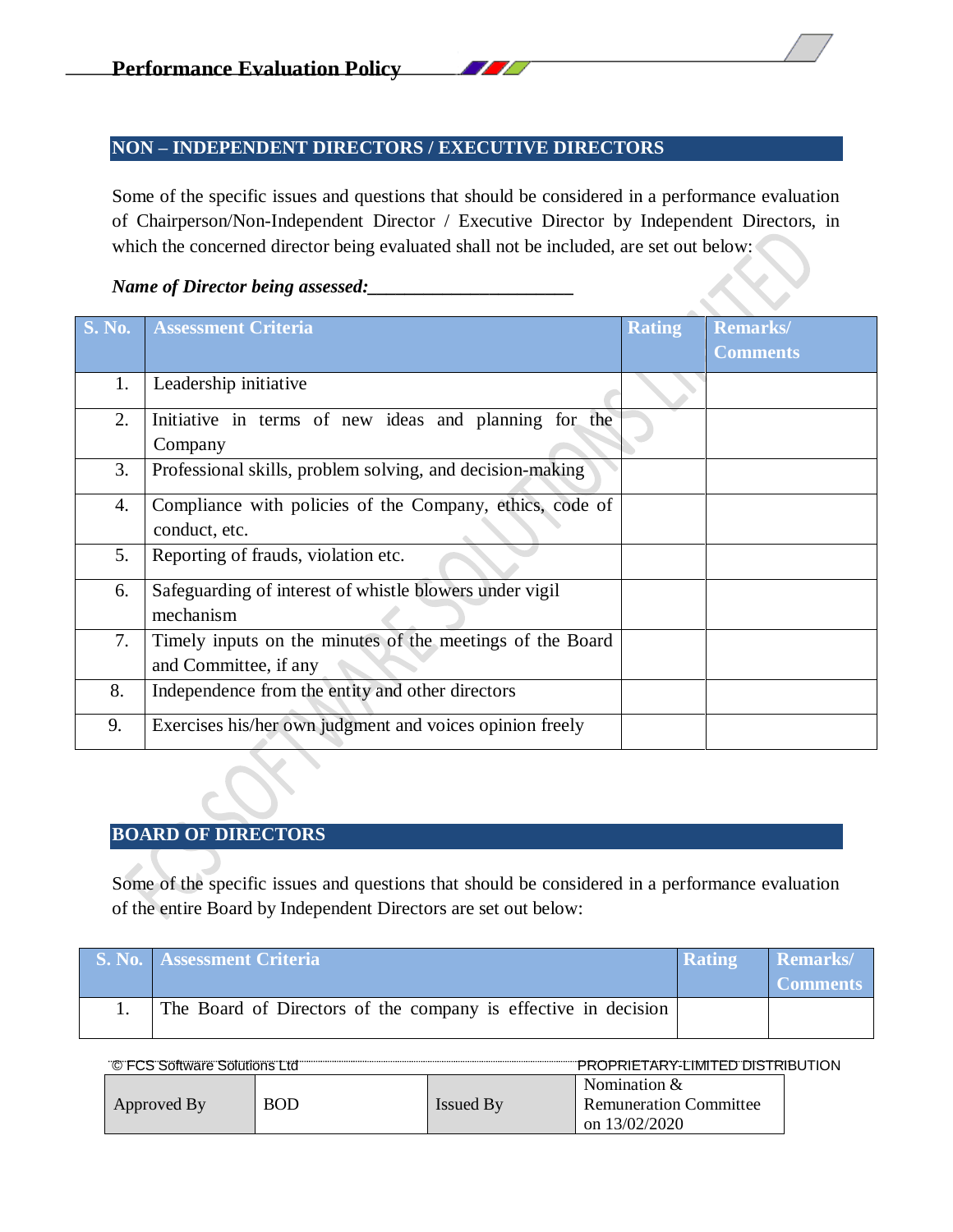# Performance Evaluation Policy

 $\frac{1}{2}$ 

| <b>S. No.</b> | <b>Assessment Criteria</b>                                            | <b>Rating</b> | <b>Remarks/</b> |
|---------------|-----------------------------------------------------------------------|---------------|-----------------|
|               |                                                                       |               | <b>Comments</b> |
|               | making.                                                               |               |                 |
| 2.            | The Board of Directors is effective in developing a corporate         |               |                 |
|               | governance structure that allows and encourages the Board to fulfill  |               |                 |
|               | its responsibilities.                                                 |               |                 |
| 3.            | The Company's systems of control are effective for identifying        |               |                 |
|               | material risks and reporting material violations of policies and law. |               |                 |
| 4.            | The Board reviews the organization's performance in carrying out      |               |                 |
|               | the stated mission on a regular basis.                                |               |                 |
| 5.            | The Board of Directors is effective in providing necessary advice     |               |                 |
|               | and suggestions to the company's management.                          |               |                 |
| 6.            | Is the board as a whole up to date with latest developments in the    |               |                 |
|               | regulatory environment and the market?                                |               |                 |
| 7.            | The information provided to directors prior to Board meetings         |               |                 |
|               | meets your expectations in terms of length and level of detail.       |               |                 |
| 8.            | Board meetings are conducted in a manner that encourages open         |               |                 |
|               | communication, meaningful participation, and timely resolution of     |               |                 |
|               | issues.                                                               |               |                 |
| 9.            | The Board Chairman effectively and appropriately leads and            |               |                 |
|               | facilitates the Board meetings and the policy and governance work     |               |                 |
|               | of the board.                                                         |               |                 |
| 10.           | The Board appropriately considers internal audit<br>reports,          |               |                 |
|               | management's responses, and steps towards improvement.                |               |                 |
|               |                                                                       |               |                 |
| 11.           | The Board oversees the role of the independent auditor from           |               |                 |
|               | selection to termination and has an effective process to evaluate the |               |                 |
|               | independent auditor's qualifications and performance.                 |               |                 |
| 12.           | The board considers the independent audit plan and provides           |               |                 |
|               | recommendations.                                                      |               |                 |
|               |                                                                       |               |                 |

| C FCS Software Solutions Ltd |     |                  | "PROPRIETARY-LIMITED DISTRIBUTION |  |
|------------------------------|-----|------------------|-----------------------------------|--|
|                              |     |                  | Nomination $\&$                   |  |
| Approved By                  | BOD | <b>Issued By</b> | <b>Remuneration Committee</b>     |  |
|                              |     |                  | on $13/02/2020$                   |  |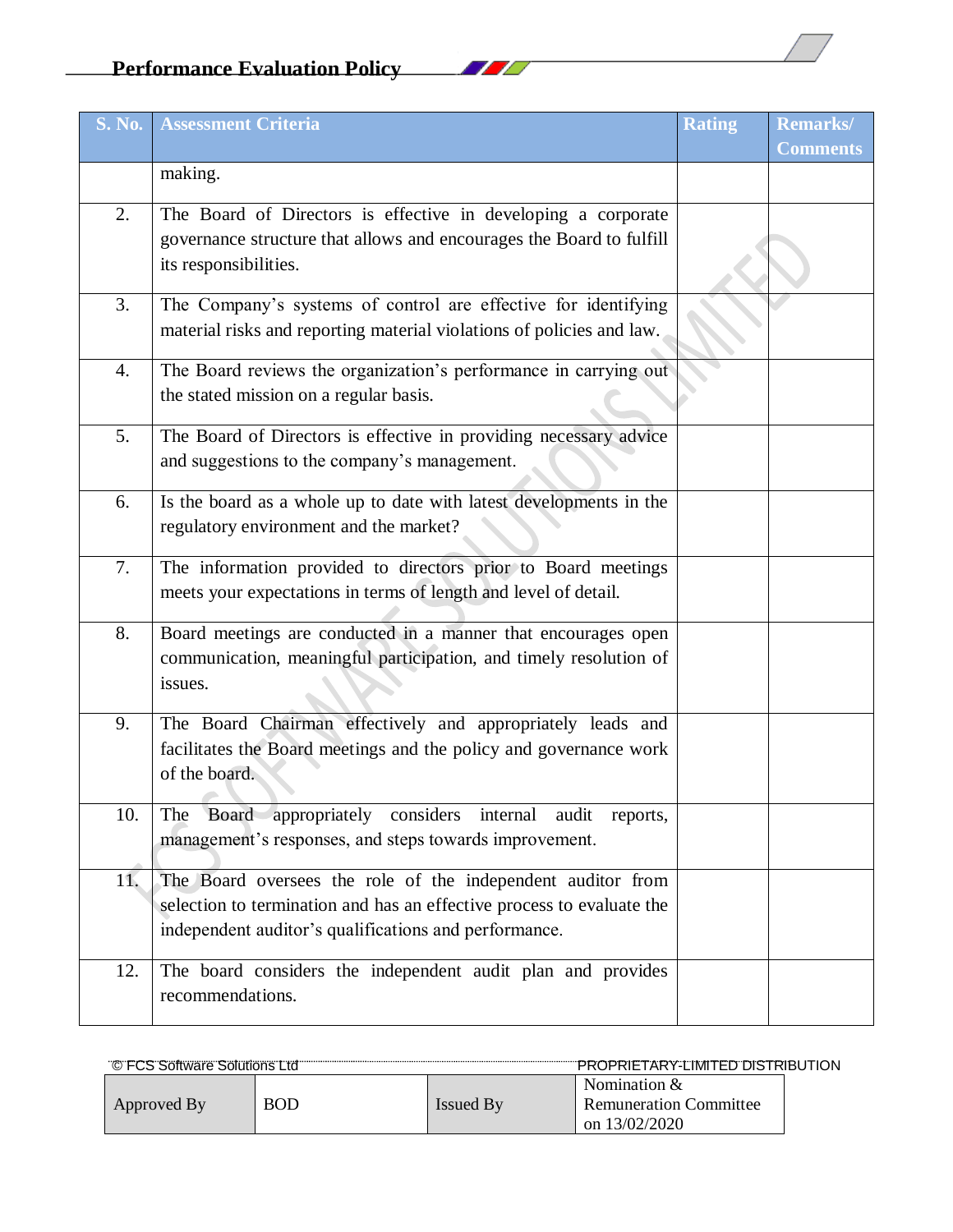# **COMMITTEES OF BOARD**

The Board has constituted the following committees:



For evaluating the performance of each committee, the Board of Directors shall pay regards to the following aspects as set out in the annexure below:

| S. No Audit Committee (for Audit Committee members only) | Rating | Remarks/        |
|----------------------------------------------------------|--------|-----------------|
|                                                          |        | <b>Comments</b> |

| "© FCS Software Solutions Ltd"" |     |                                     | "PROPRIETARY-LIMITED DISTRIBUTION |  |
|---------------------------------|-----|-------------------------------------|-----------------------------------|--|
|                                 |     | Nomination $\&$<br><b>Issued By</b> |                                   |  |
| Approved By                     | BOD |                                     | <b>Remuneration Committee</b>     |  |
|                                 |     |                                     | on $13/02/2020$                   |  |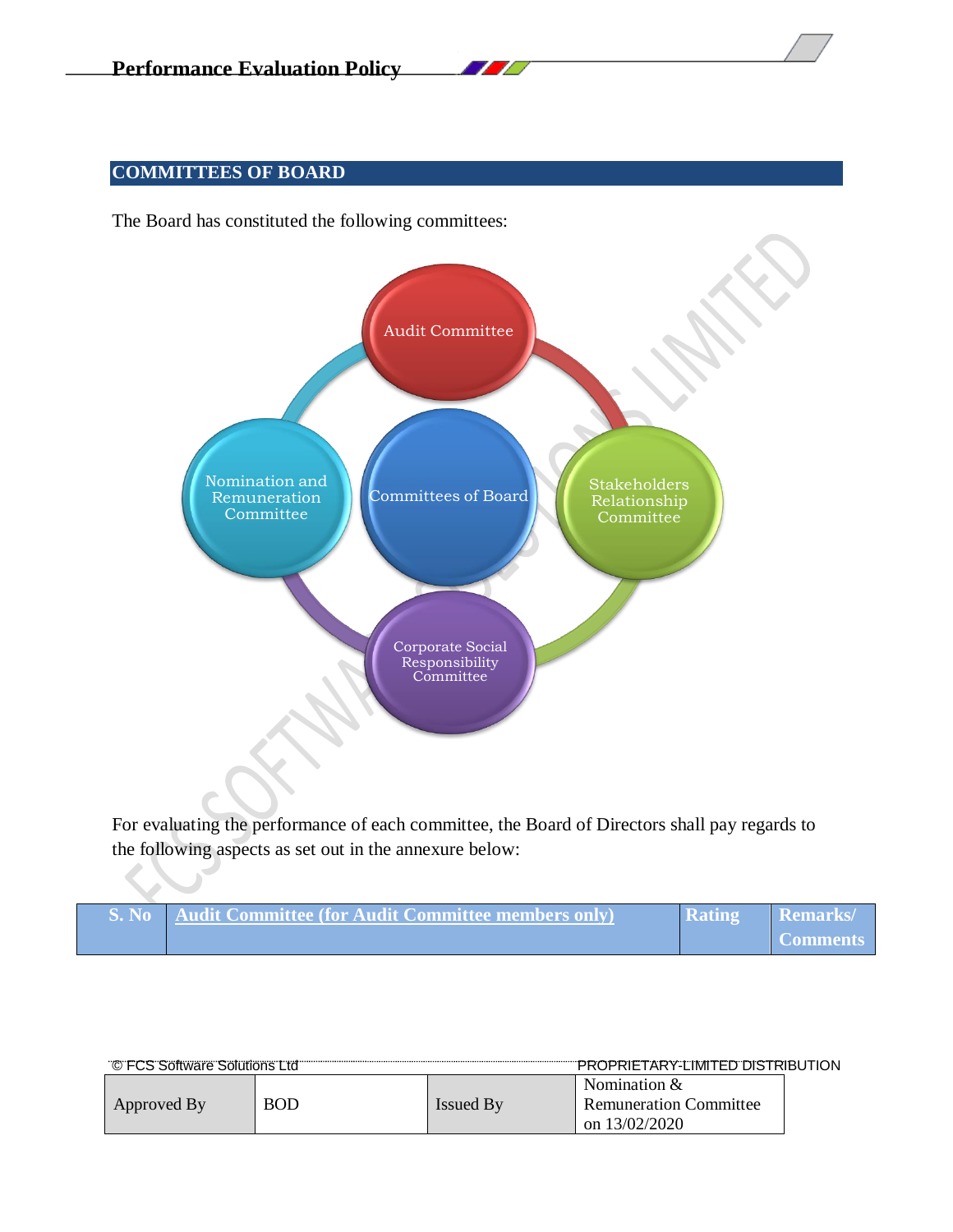|    | Committee meetings are conducted in a manner that encourages<br>communication, meaningful participation and timely<br>open<br>resolution of issues. |  |
|----|-----------------------------------------------------------------------------------------------------------------------------------------------------|--|
| 2. | Timely inputs on the minutes of the meetings                                                                                                        |  |

**SEC** 

| <b>S. No.</b> | <b>Nomination and Remuneration Committee (For Nomination)</b><br>and Remuneration Committee members only)                                           | Rating | <b>Remarks</b> /<br><b>Comments</b> |
|---------------|-----------------------------------------------------------------------------------------------------------------------------------------------------|--------|-------------------------------------|
| 1.            | Committee meetings are conducted in a manner that encourages<br>communication, meaningful participation and timely<br>open<br>resolution of issues. |        |                                     |
| 2.            | Timely inputs on the minutes of the meetings                                                                                                        |        |                                     |
|               |                                                                                                                                                     |        |                                     |

| <b>S. No.</b> | <b>Stakeholders Relationship Committee (For Stakeholders Rating)</b><br><b>Relationship Committee members only)</b>                                 | <b>Remarks</b> /<br><b>Comments</b> |
|---------------|-----------------------------------------------------------------------------------------------------------------------------------------------------|-------------------------------------|
|               | Committee meetings are conducted in a manner that encourages<br>communication, meaningful participation and timely<br>open<br>resolution of issues. |                                     |
| 2.            | Timely inputs on the minutes of the meetings                                                                                                        |                                     |

| <b>S. No.</b> | Corporate Social Responsibility Committee (For Corporate Rating<br><b>Social Responsibility Committee members only)</b>                          | <b>Remarks</b> /<br><b>Comments</b> |
|---------------|--------------------------------------------------------------------------------------------------------------------------------------------------|-------------------------------------|
| 1.            | Committee meetings are conducted in a manner that encourages<br>open communication, meaningful participation and timely<br>resolution of issues. |                                     |
| 2.            | Timely inputs on the minutes of the meetings                                                                                                     |                                     |

# **KEY MANAGERIAL PERSONNEL AND SENIOR EXECUTIVES**

| C FCS Software Solutions Ltd |     |                                    | "PROPRIETARY-LIMITED DISTRIBUTION |  |
|------------------------------|-----|------------------------------------|-----------------------------------|--|
|                              |     | Nomination $&$<br><b>Issued By</b> |                                   |  |
| Approved By                  | BOD |                                    | <b>Remuneration Committee</b>     |  |
|                              |     |                                    | on $13/02/2020$                   |  |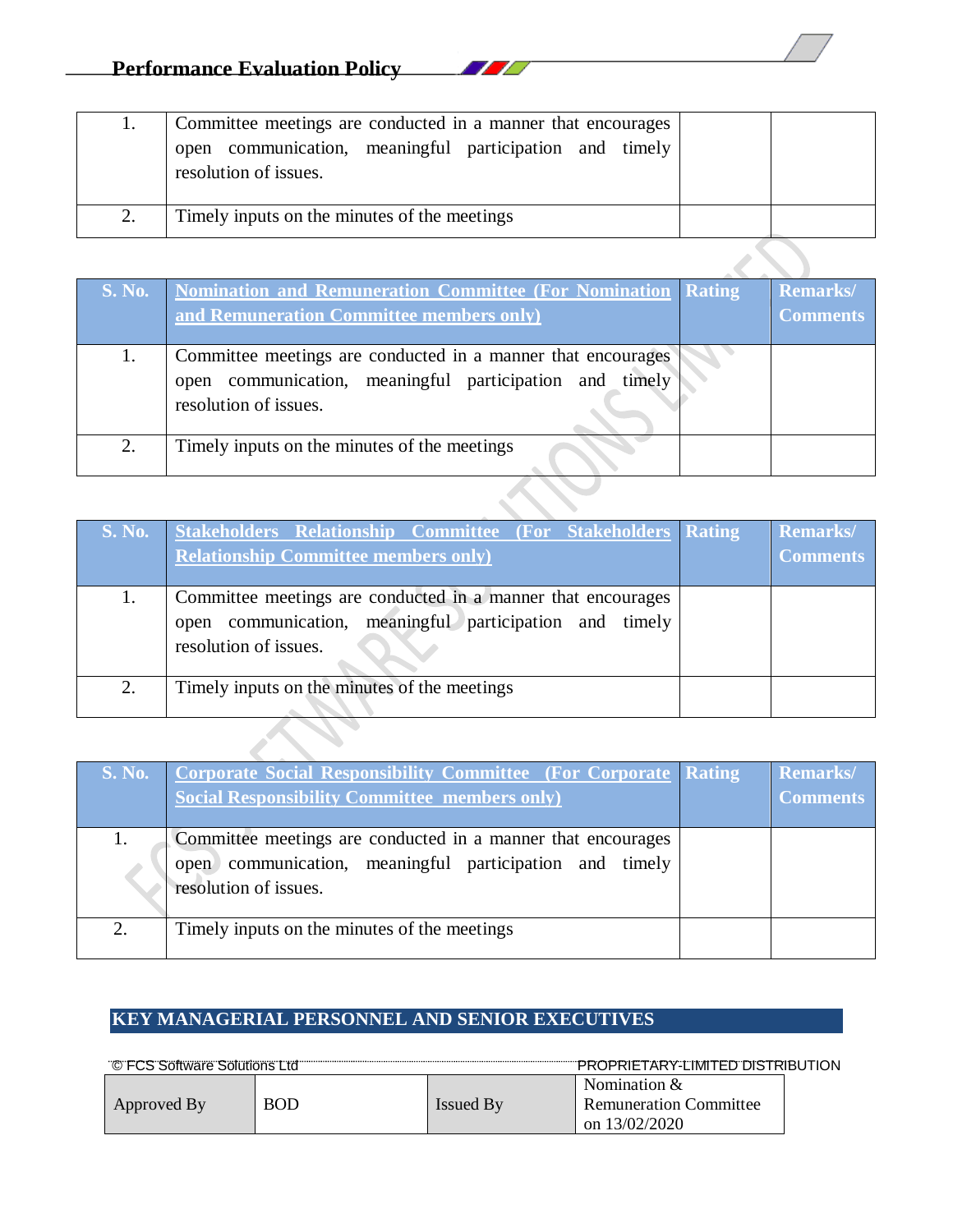For evaluating the performance of Key Managerial Personnel and other Senior Executives, the Board of Directors shall pay regards to the following aspects as set out below:

**START** 

#### *Name of person being assessed:*

| <b>S. No.</b> | <b>Assessment Criteria</b>                                        | <b>Rating</b> | <b>Remarks/</b> |
|---------------|-------------------------------------------------------------------|---------------|-----------------|
|               |                                                                   |               | <b>Comments</b> |
| 1.            | Abidance and behavior in accordance with ethical standards & code |               |                 |
|               | of conduct of Company                                             |               |                 |
| 2.            | Interpersonal and communication skills                            |               |                 |
| 3.            | Compliance with policies of the Company, ethics, code of conduct, |               |                 |
|               | etc.                                                              |               |                 |
| 4.            | Safeguarding interest of whistle-blowers under vigil mechanism    |               |                 |
| 5.            | Team work attributes                                              |               |                 |
| 6.            | Safeguard of confidential information                             |               |                 |

# **REVIEW**

The performance evaluation process will be reviewed annually by the "Nomination and Remuneration Committee".

Subject to the approval of Board of Directors, the Committee may amend the Policy, if required, to ascertain its appropriateness as per the needs of the Company.

# **DISCLOSURE**

Company will disclose details of its Board Performance Evaluation processes in its Board's Report. The Board's report containing such statement shall indicate the manner in which formal evaluation has been made by the Board of its own performance and that of the committees of the Board and individual directors of the Company.

| C FCS Software Solutions Ltd |     |                  | "PROPRIETARY-LIMITED DISTRIBUTION                                  |  |
|------------------------------|-----|------------------|--------------------------------------------------------------------|--|
| Approved By                  | BOD | <b>Issued By</b> | Nomination $&$<br><b>Remuneration Committee</b><br>on $13/02/2020$ |  |